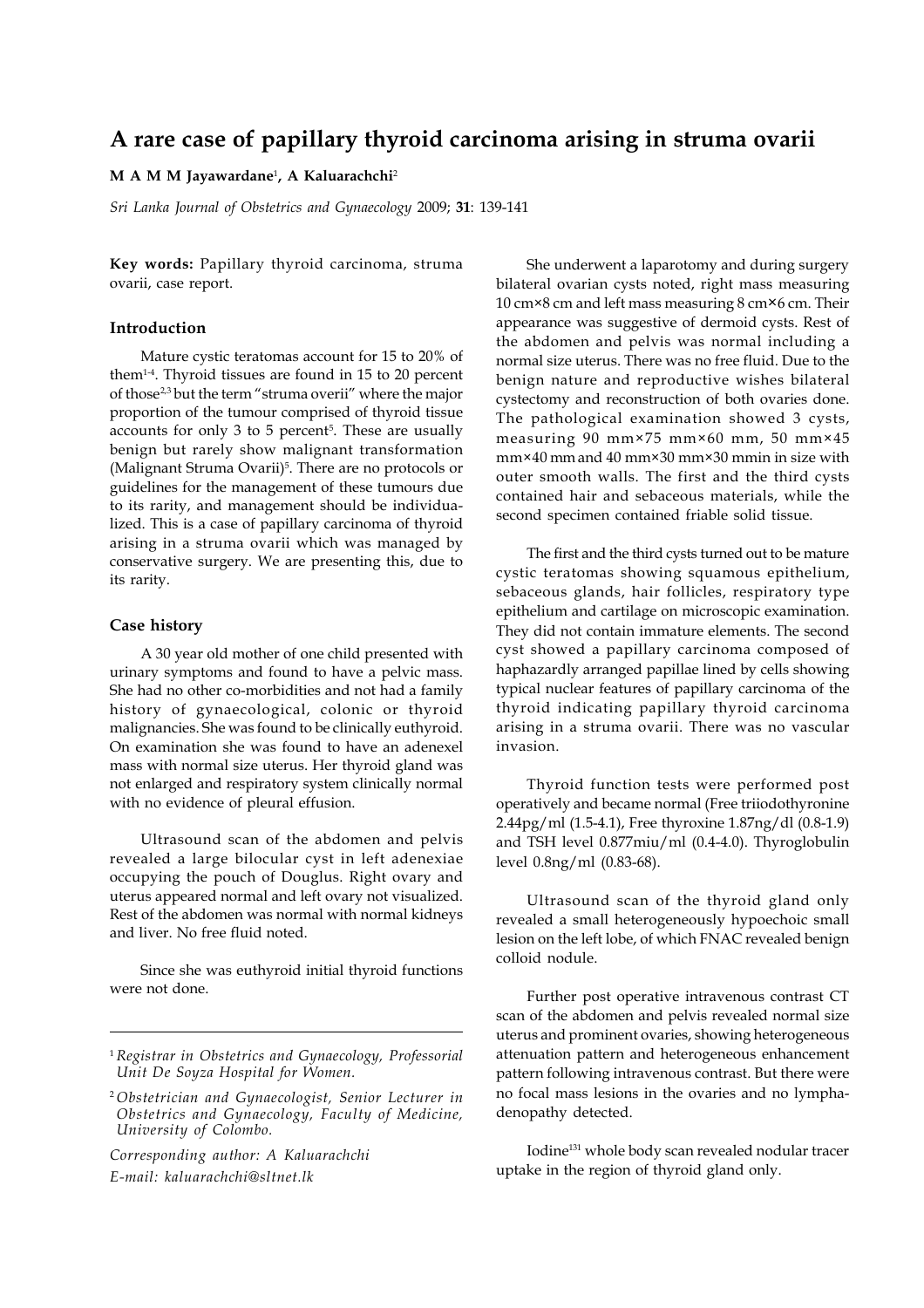She was followed up with 3 monthly USS, and one year later with a whole body PET scan, and all found to be normal.

## **Discussion**

Ovarian teratomas accounts for up to 20% of ovarian tumours (1-4). Up to 15% to 20% of teratomas contains thyroid tissue<sup>2,3</sup>. But struma ovarii, which refers to a teratoma in which thyroid tissue is the, predominant or the sole component of the tumour, or forms the grossly recognizable component of a more complex teratoma or at least making up more than 50% of tumour, is very rare, accounting only 3 to 5% of teratomas<sup>2,3</sup>.

Teratomas can undergo malignant transformation rarely, and commonest germ cell line that undergo malignant transformation is squamous cell carcinoma. Histological features of thyroid carcinoma is found in struma ovarii in about 5%, known as malignant struma ovarii<sup>2,3</sup>. The routine microscopic nuclear features of thyroid carcinoma are used for the diagnosis. Immunohystochemical staining is also can be used for the confirmation of the diagnosis as well. The diagnosis is almost always by histology following laparotomy which was done for ovarian tumour. Even with facilities for frozen section, it will only reveal the presence of thyroid tissue in teratoma and therefore definitive diagnosis is almost always post operative.

Histological criteria for the diagnosis of malignant struma ovarii are based on the guidelines for primary papillary thyroid carcinoma. There are three histological types. The most common reported type is papillary carcinoma which accounts for 44% of malignant struma ovarii. The features of these tumors include optically clear or ground-glass overlapping nuclei with nuclear grooves. The second type is follicular carcinoma which accounts for 30%, which is diagnosed when cells containing mitotic figures begin forming follicles and capsular or vascular invasion is noted .Third type is follicular variant of papillary carcinoma, which accounts for  $26%$  of malignant struma ovary<sup>1,3,6,</sup> which might have reported as follicular carcinoma in early case reports7 .

Metastasis of the malignant stuma ovarii is rare, and even rarer with those with no vascular invasion and capsular breach. Its metastasis is like other malignant ovarian tumours, and The tumour can spread directly to the omentum, peritoneal cavity, and contra lateral ovary. It can also metastasize to the pelvic or para-aortic lymph nodes via lymphatics or hematogenously to the bones, lungs, mediastinum,

liver or brain<sup>8,9</sup>.The patient can be evaluated by performing a Iodine 131 nucler medicine scan for occult secondarys and the sensitivity of which is improved by performing a thyroidectomy, and by imaging techniques<sup>5</sup>.

Presence of malignant thyroid tissue in ovary should also raise the suspicion of primary thyroid malignancy, giving rise to ovarian secondary. But it is unlikely to present in a teratoma.

There are no definite treatment protocols for the management of struma ovarii due to the rarity of the disease. Surgical treatment may include maximum cytoreductive surgery, including total abdominal hysterectomy, bilateral salpingo oophorectomy, omentectomy, lymph node dissection and peritoneal fluid washings for cytology followed by adjuvant therapy, or more conservative surgery by means of unilateral salpingo oophorectomy or cystectomy, depending on the clinical presentation, age of the patient and the reproductive whishes of the patient.

How ever there are no good evidence to support which method is best. Considering rarity of metastatic disease, many clinicians perform conservative surgery, and adjuvant therapy is preserved for those patients with locally advanced, recurrent or metastatic  $disease<sup>9,10</sup>$ .

Reported adjuvant therapy includes chemotherapy and thyroidectomy followed by ablation of residual tumours and metastatic deposits using radio active Iodine. Performing thyroidectomy not only exclude thyroid malignancy but also make the treatment more effective as well.

Long term follow up is needed for them especially in those who had conservative surgery. It can be carried out initially by excluding possible secondaries, during surgery and imaging techniques CT scan and Iodine131 nuclear medicine scanning, followed by serum thyroglobulin levels and If any evidence of elevated thyroglobulin to perform nucler medicine imaging. Recurrence of tumour on average is reported after 4 years of surgery and overall, the survival rate for all patients was 89% at 10 years and 84% at 25 years, indicating the need for routine long-term followup11. Therefore some authors recommend follow up, up to 10 years with thyroglobulin measurements and imaging techniques<sup>3,11</sup>.

Our follow up plan is to perform USS to assess ovaries and pelvic masses every 3 months, thyroglobulin levels annually for 10 years. After one year, her PET scan and Contrast CT scan revealed no